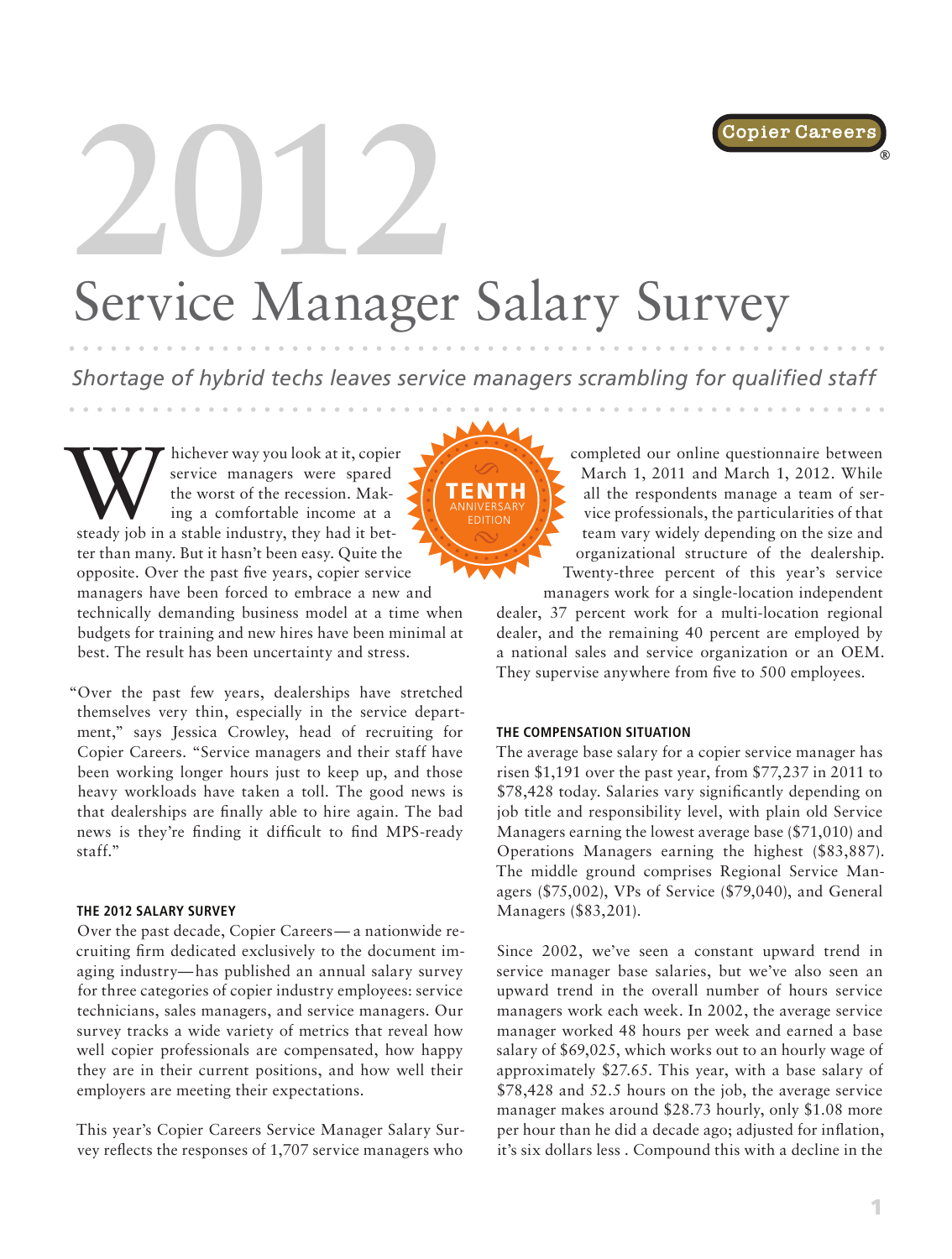# *It's getting more difficult to find service managers who are qualified to work in an MPS environment.*

quality of health benefits, a reduction in 401(k) match programs, and a loss of value in employer stock options, and it becomes clear that dealerships are not compensating their service managers the way they used to.

## **AN INDUSTRY IN FLUX**

As a group, service managers are known for their loyalty, their stability, and the length of their tenure. This year's average service manager has worked in the copier industry for 23 years, and has spent 14 of those working for his or her current employer. Through it all, the job has been shaped by the quickening pace of technological and organizational evolution.

"Since we founded Copier Careers 25 years ago, a series of major changes have taken place in the industry," says Paul Schwartz, president of Copier Careers. "There was the switch from analog to digital. There was the era of industry consolidation. There was the transition from black and white to color. These were all significant, but MPS is bigger because it affects every aspect of the dealership."

MPS is also bigger because, unlike the switch from analog to digital or from black and white to color, it requires technical staff to completely rethink their relationship to the hardware. For an otherwise egalitarian group of professionals, copier techs can be surprisingly elitist when it comes to the equipment they will and won't work on. But the days of disrespecting desktop printers and other lesser devices are over: today's tech has to be willing to troubleshoot any hardware that enters the managed network, regardless of pedigree. For service managers struggling to modernize their departments, this resistance to change is as much of a limitation as any technical deficiency, and in some cases it can be more difficult to overcome.

"We've always said this is a very stable industry, and that's still true," says Schwartz. "But we're at a point where technology has evolved so much and the model of a dealership has changed so much that we're experiencing some turbulence. As a result of these changes, it's getting more difficult to find both service technicians and service managers who are qualified to work in an MPS environment."

#### **LAW OF SUPPLY AND DEMAND**

While in 2002 nearly 50 percent of service managers said their companies did a good or excellent job of attracting new employees, this year that figure has fallen to 17 percent. This change likely reflects less on employers' recruiting efforts than it does on the availability of qualified staff. Ten years ago it was easy to find a qualified (if not OEM trained) technician because basic electromechanical skills have never been in short supply in this industry. Networking ability, however, is a rarer commodity, and to thrive in the networked environment a technician needs both break/fix and MPS skills. Unfortunately, now that dealerships are ready to start hiring technical staff again, they're finding that the demand for MPS-ready techs is far outstripping the supply. The only solution appears to be training: service managers are going to have to invest heavily in recruiting and training fresh faces.

"People ideally want to hire 3–5 year techs who are OEM and network trained, but they can't find them," Schwartz explains. "The supply of these new hybrid technicians is very small, so competition is stiff to get them on your team. Right now, we just need more people to come up through the ranks. Because the available supply is so limited, we're probably going to see dealerships bringing in new people from outside the industry and training them in—there's no other way to deal with this shortage."

### **WHEN IS ENOUGH ENOUGH?**

In the past few years, copier service managers have faced considerable organizational and technical challenges during one of the worst periods in recent economic history, and for the most part they've overcome those challenges with aplomb. The question is, how much more can they take? Building tomorrow's service departments is going to take a fair amount of vision and a whole lot of work, and at this point the average service manager is beyond burned out. With 97 percent of service managers reporting that they're either actively or passively searching for a new job, dealership principals would be well advised to find some room in their budgets for pay increases: it's almost certain that their service managers are overdue for a raise. –CC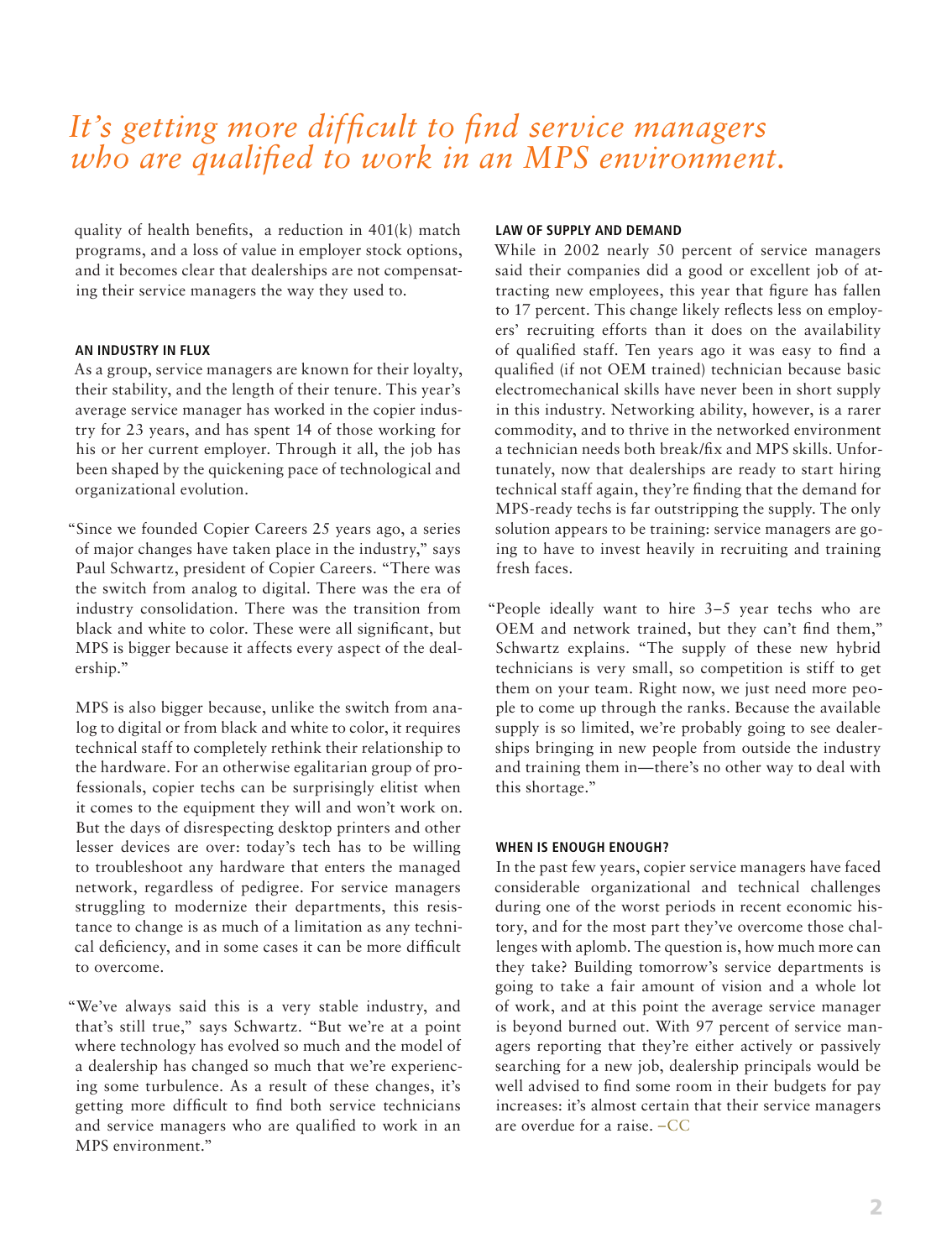1,707 copier service managers participated in the 2012 salary survey. The average respondent has worked in the industry for**23** years, and has spent the last **14** of those years with his or her current employer.

**HOW MANY EMPLOYEES DO YOU SUPERVISE, BOTH DIRECTLY AND THROUGH SUBORDINATE SUPERVISORS?**

| $1 - 10$    | 22% |
|-------------|-----|
| $11 - 20$   | 23% |
| $21 - 50$   | 20% |
| $51 - 100$  | 18% |
| $100 - 200$ | 8%  |
| $201 - 500$ | 9%  |

# **WHAT IS YOUR HIGHEST LEVEL OF EDUCATION?**

| HS diploma          | 22% |
|---------------------|-----|
| Some college        | 41% |
| <b>OEM</b> training | 23% |
| Tech/trade school   | 8%  |
| AA degree           | 4%  |
| MBA                 | 2%  |

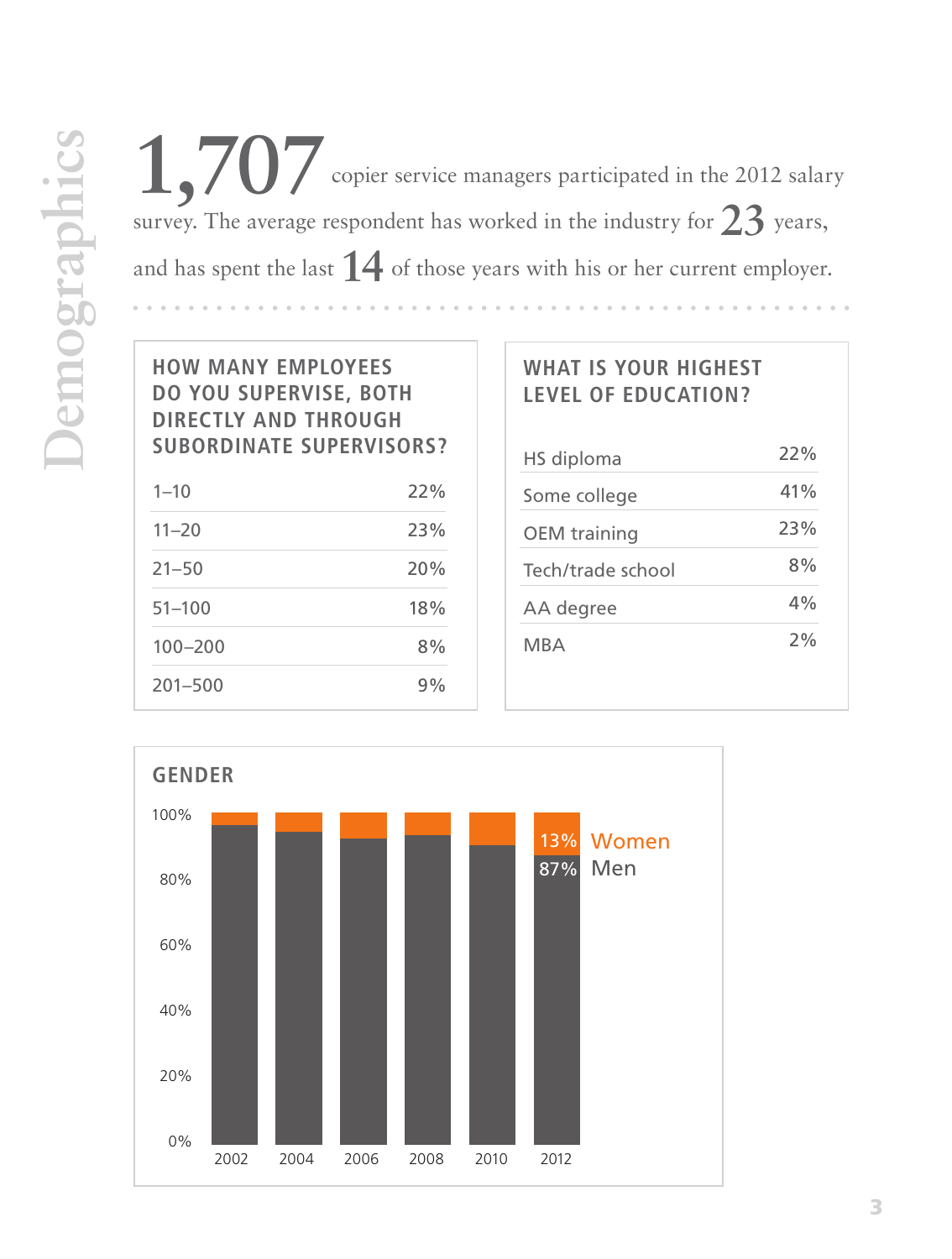**WHO DO YOU WORK FOR?**



Indie dealer with one location (23%) Regional dealer (37%) National sales & service organization (22%) OEM (18%)

| <b>HOW MANY EMPLOYEES</b><br><b>DOES YOUR COMPANY HAVE?</b> |     |
|-------------------------------------------------------------|-----|
| 24 or fewer                                                 | 4%  |
| $25 - 50$                                                   | 13% |
| $51 - 100$                                                  | 34% |
| $101 - 500$                                                 | 28% |
| $501 - 1,000$                                               | 18% |
| 1,001 or more                                               | 3%  |

# **WHAT IS YOUR COMPANY'S ANNUAL REVENUE?** \$1–10 million \$10–50 million \$51–100 million More than \$100 million 22% 39% 30% 9%

This year, only **17** percent of service managers said their employers are doing a good or excellent job at attracting employees, and only **15** percent said they're doing a good or excellent job retaining employees. A decade ago, these figures were closer to **50** percent. The change coincides with a sharp decline in the availability of qualified technical staff.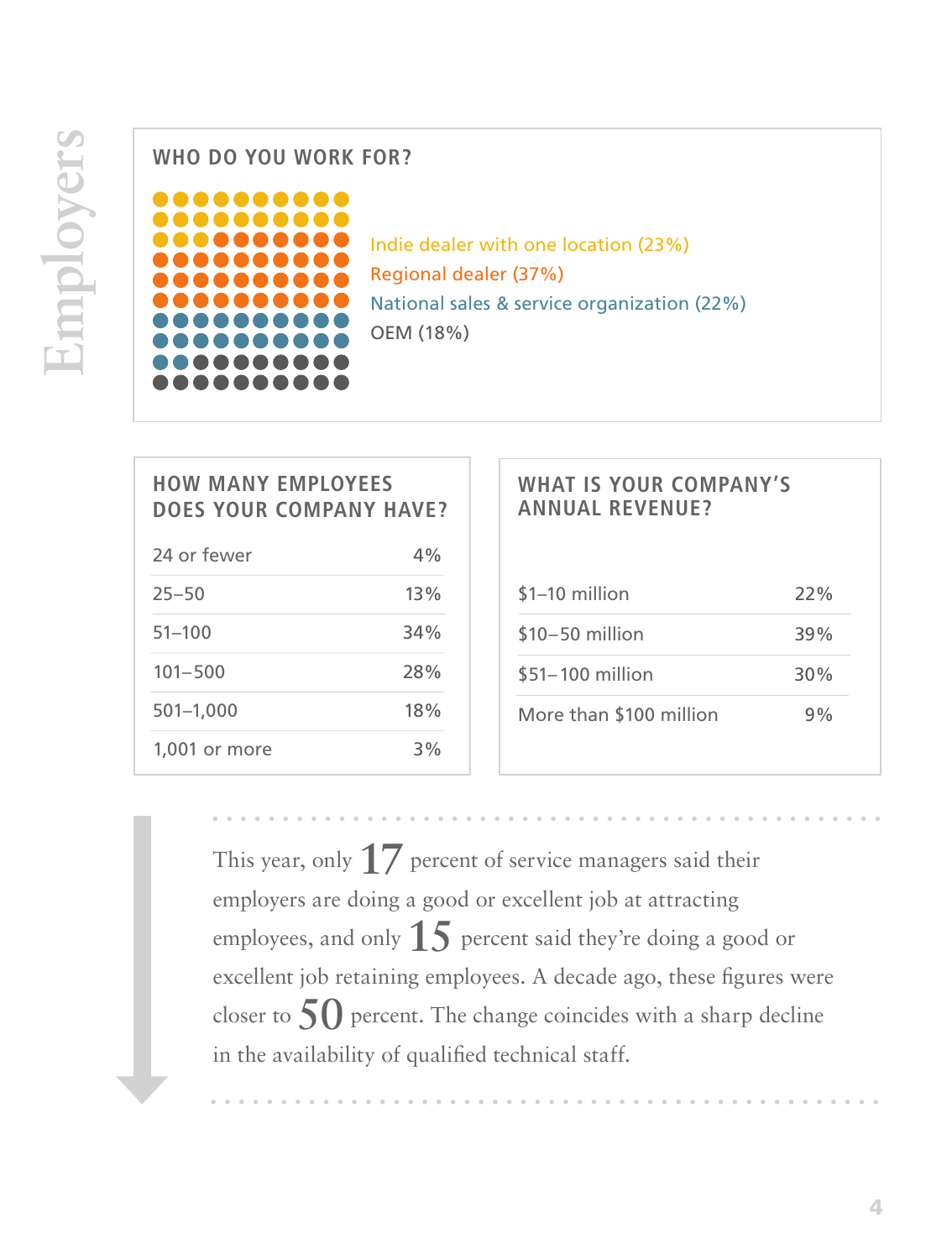For copier service managers, salary has failed to keep pace with increases<br>in the cost of living. Adjusted for inflation, service manager<br>salaries are actually smaller than they were a decade ago. in the cost of living. Adjusted for inflation, service manager

salaries are actually smaller than they were a decade ago.

# **CURRENT ANNUAL SALARY BY JOB TITLE**

| <b>Operations Manager</b>       | \$83,887 |
|---------------------------------|----------|
| <b>General Manager</b>          | \$83,201 |
| <b>VP</b> of Service            | \$79,040 |
| <b>Regional Service Manager</b> | \$75,002 |
| <b>Service Manager</b>          | \$71,010 |

**17** percent of service managers participate in a company profit sharing program. The average estimated value of each respondent's stock is **\$16,554.**

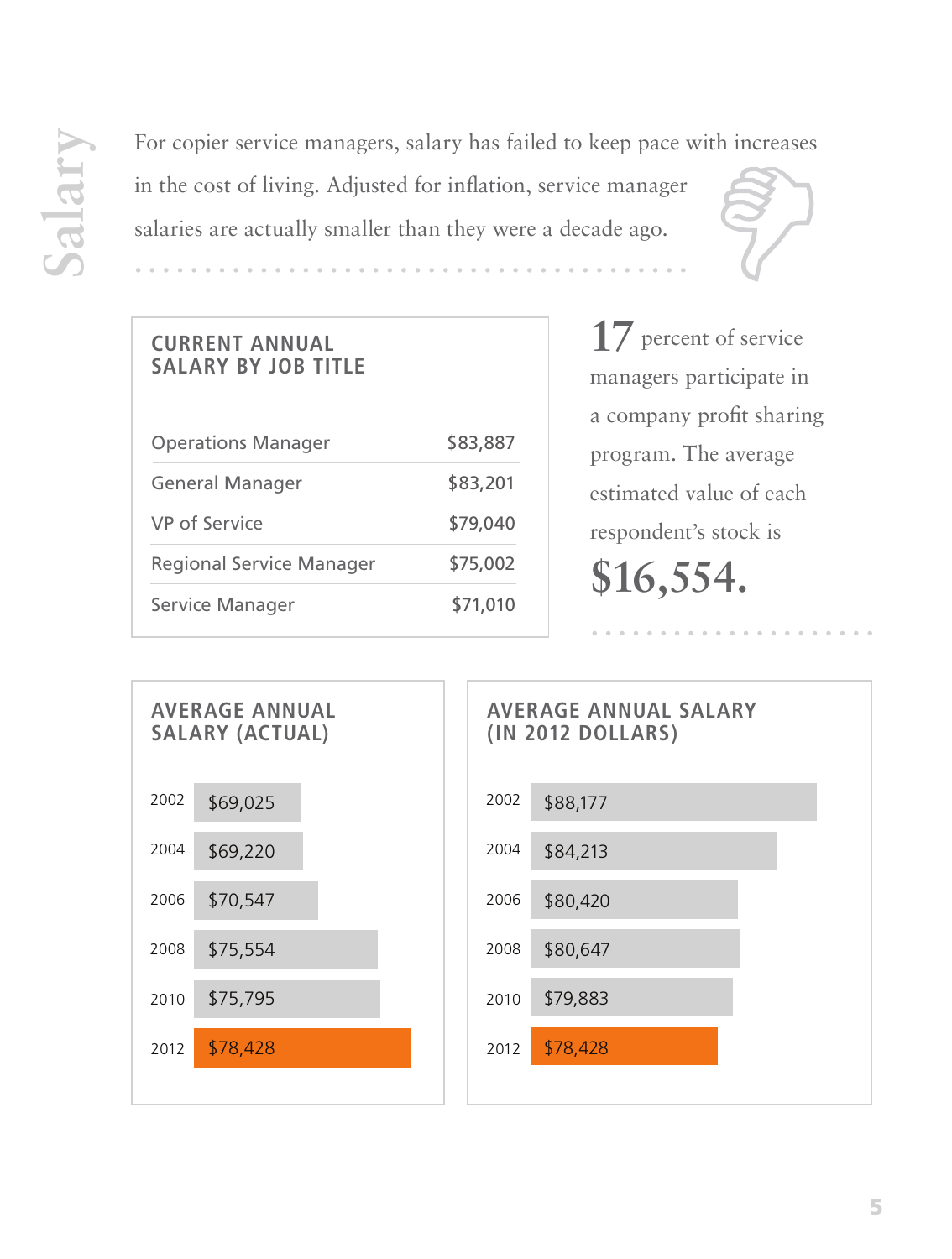As the technical complexity of document imaging has increased, bonuses and reimbursements for education, training, and certification have become a more commonplace incentive for copier service managers.

## **TOP 5 REASONS SERVICE MANAGERS RECEIVE BONUSES OR DIRECT CASH PAYMENTS**

- 1. Personal performance
- 2. Company profit sharing
- 3. Certification or training
- 4. Project milestone completion
- 5. Signing bonus

## **TOP 5 REASONS SERVICE MANAGERS RECEIVE NON-CASH/ INDIRECT CASH AWARDS**

- 1. Health benefits
- 2. Company car or car allowance
- 3. Company-paid phone or internet
- 4. Certification reimbursement
- 5. Further education or training

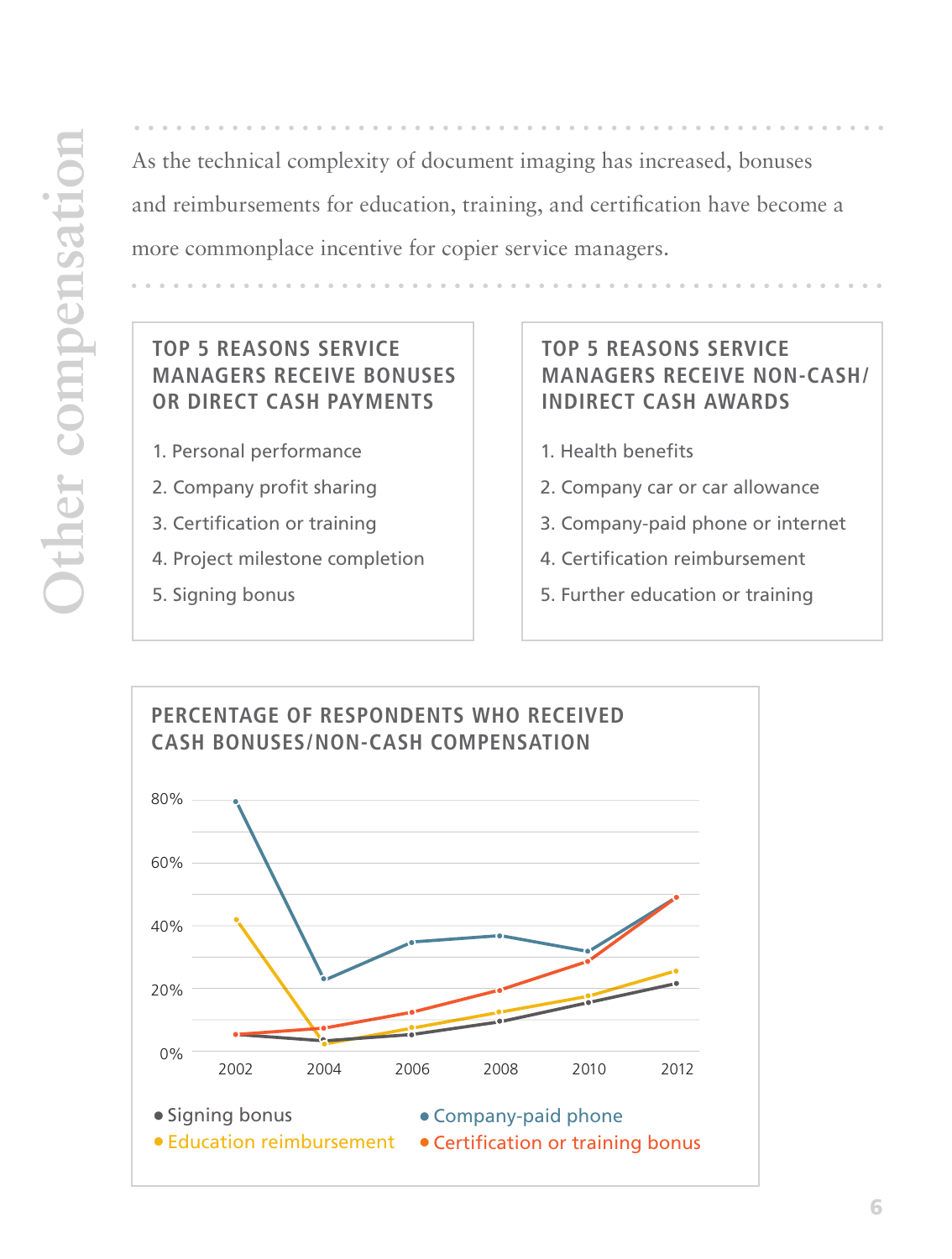